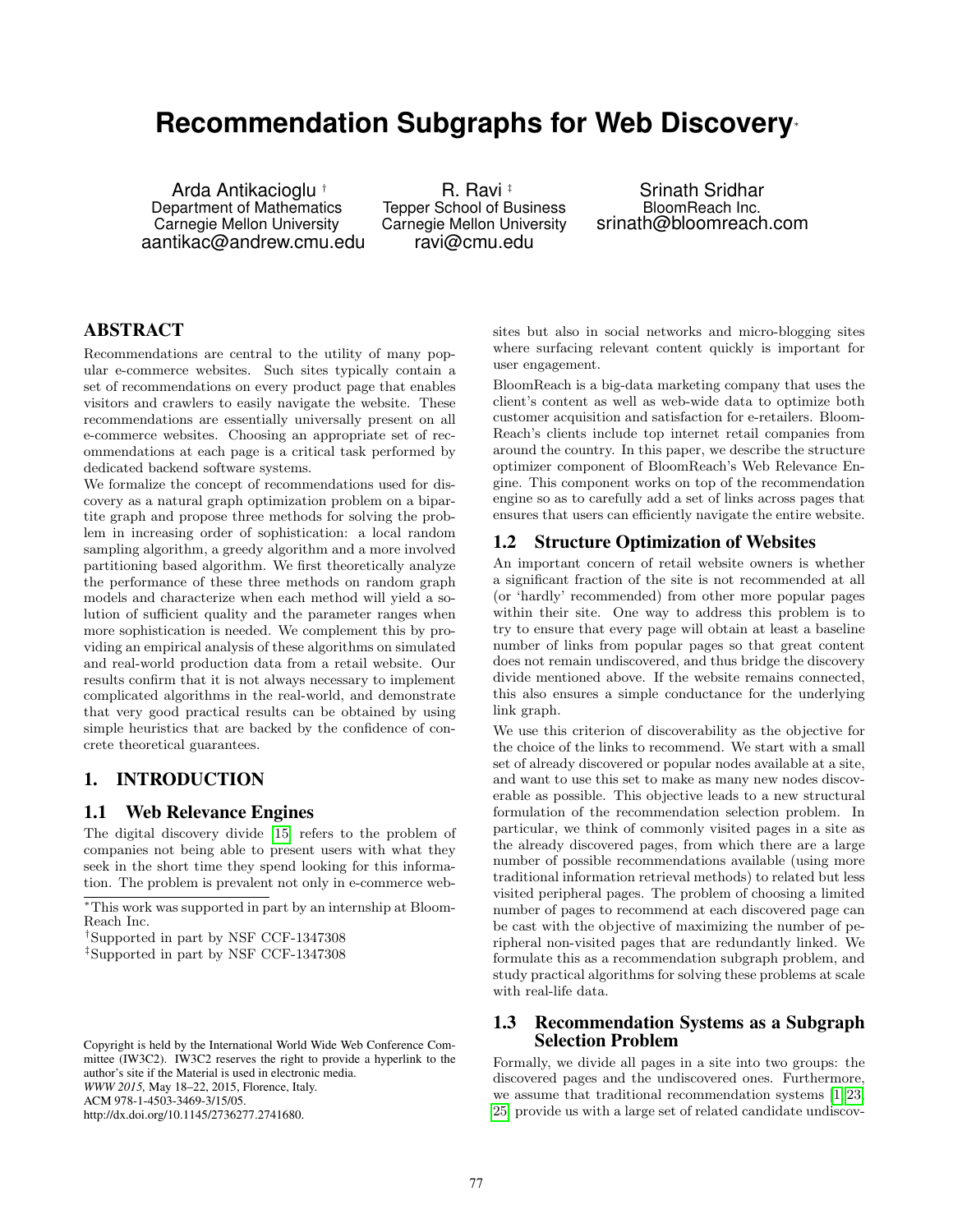ered page recommendations for each discovered page using relevance metrics. In this work, we assume d such related candidates are available per page creating a candidate recommendation bipartite graph (with degree d at each discovered page node). Our goal is to analyze how to prune this set to  $c < d$  recommendations such that globally we ensure that the number of undiscovered pages that have at least  $a \geq 1$  recommendations to them in the chosen subgraph. This gives the  $(c, a)$ -recommendation subgraph introduced in Section [3.1.](#page-2-0) Even though the case of  $a = 1$  reduces to a polynomially solvable version of a matching problem, the more usual cases of  $a > 1$  are most likely NP-hard prohibiting exact solution methods at scale. Even the simple versions that reduce to matching are too computational expensive on memory and processing to run on real-life instances

#### 1.4 Our Contributions

We introduce three simple heuristic methods that can be implemented in linear or near-linear time and thoroughly investigate their theoretical performance. In particular, we delineate when each method will work effectively on popular random graph models, and when a practitioner will need to employ a more sophisticated algorithm. We then evaluate how these simple methods perform on simulated data, both in terms of solution quality and running time. Finally, we show the deployment of these methods on BloomReach's real-world client link graph and measure their actual performance in terms of running-times, memory usage and accuracy. It is worthwhile to note that the simplest of the three methods that we propose (sampling) can be easily adapted to the incremental dynamic setting when the set of pages and candidate recommendations is changing rapidly.

To summarize, our contributions are as follows.

- 1. The development of a new structural model for recommendation systems as a subgraph selection problem for maximizing discoverability (Section [3\)](#page-2-1).
- 2. The proposal of three methods (sampling, greedy and partition) with increasing sophistication to solve the problem at scale along with associated theoretical performance guarantee analyses (Section [4\)](#page-3-0). In particular, we show very strong theoretical bounds on the size of the discoverable set for the sampling algorithm in the fixed degree random graph model (Theorem [1\)](#page-3-1); in the Erdös-Renyi model for the greedy algorithm (Theorem [7\)](#page-5-0) and for a partition-based algorithm (Theorem [10\)](#page-6-0).
- 3. An empirical validation of our conclusions with simulated and real-life data (Section [5\)](#page-7-0). Our simulations show that sampling is the least resource intensive and performs satisfactorily, while partition is the most resource intensive but performs better for small values of discoverability threshold a; Greedy is the overall best-performer using a single pass over the data and producing good results over a variety of parameters. In the tests with real retailer data, we see these trends broadly reflected in the results: Greedy performs well when c gets moderately large giving almost optimal starting from  $a = 2$ . The partition method is promising when the targeted a value is low. Sampling is typically worse than greedy, but unlike the partition

algorithm, its performance improves dramatically as c becomes larger, and does not worsen as quickly when a gets larger.

# 2. RELATED WORK

Recommendation systems have been studied extensively in the literature, broadly separated into two different streams: collaborative filtering systems and content-based recommender systems [\[2\]](#page-10-4). Much attention has been focused on the former approach, where either users are clustered by considering the items they have consumed or items are clustered by considering the users that have bought them. Both itemto-item and user-to-user recommendation systems based on collaborative filtering have been adopted by many industry giants such as Twitter [\[12\]](#page-10-5), Amazon [\[20\]](#page-10-6) and Google [\[6\]](#page-10-7) and Netflix [\[5\]](#page-10-8).

Content based systems instead look at each item and its intrinsic properties. For example, Pandora has categorical information such as Artist, Genre, Year, Singer, Tempo etc. on each song it indexes. Similarly, Netflix has a lot of categorical data on movies and TV such as Cast, Director, Producers, Release Date, Budget, etc. This categorical data can then be used to recommend new songs that are similar to the songs that a user has liked before. Depending on user feedback, a recommender system can learn which of the categories are more or less important to a user and adjust its recommendations.

A drawback of the first type of system is that is that they require multiple visits by many users so that a taste profile for each user, or a user profile for each item can be built. Similarly, content-based systems also require significant user participation to train the underlying system. These conditions are possible to meet for large commerce or entertainment hubs, but not very likely for most online retailers that specialize in a just a few areas, but have a long-tail [\[3\]](#page-10-9) of product offerings.

Because of this constraint, in this paper we focus on a recommender system that typically uses many different algorithms that extract categorical data from item descriptions and uses this data to establish weak links between items (candidate recommendations). In the absence of other data that would enable us to choose among these many links, we consider every potential recommendation to be of equal value and focus on the objective of discovery, which has not been studied before. Using heuristics for building this graph is not only practical, but is theoretically sound as well [\[24\]](#page-10-10). In this way, our work differs from all the previous work on recommendation systems that emphasize on finding recommendations of high relevance and quality rather than on structural navigability of the realized link structure. However, while it's not included in this paper for brevity, some of our approaches can be extended to the more general case where different recommendations have different weights (See Theorem [5\)](#page-4-0).

On the graph algorithms side, our problem is related to the bipartite matching and more generally, the maximum b-matching problems. There has been considerable work done in this area. In particular, both the weighted matching and b-matching problems have exact polynomial time solutions [\[11\]](#page-10-11). Furthermore the matching problem admits a near linear time  $(1 - \epsilon)$ -approximation algorithm [\[9\]](#page-10-12), while the weighted b-matching problem admits a 1/2-approximation algorithm [\[18\]](#page-10-13). However, all such algorithms are based on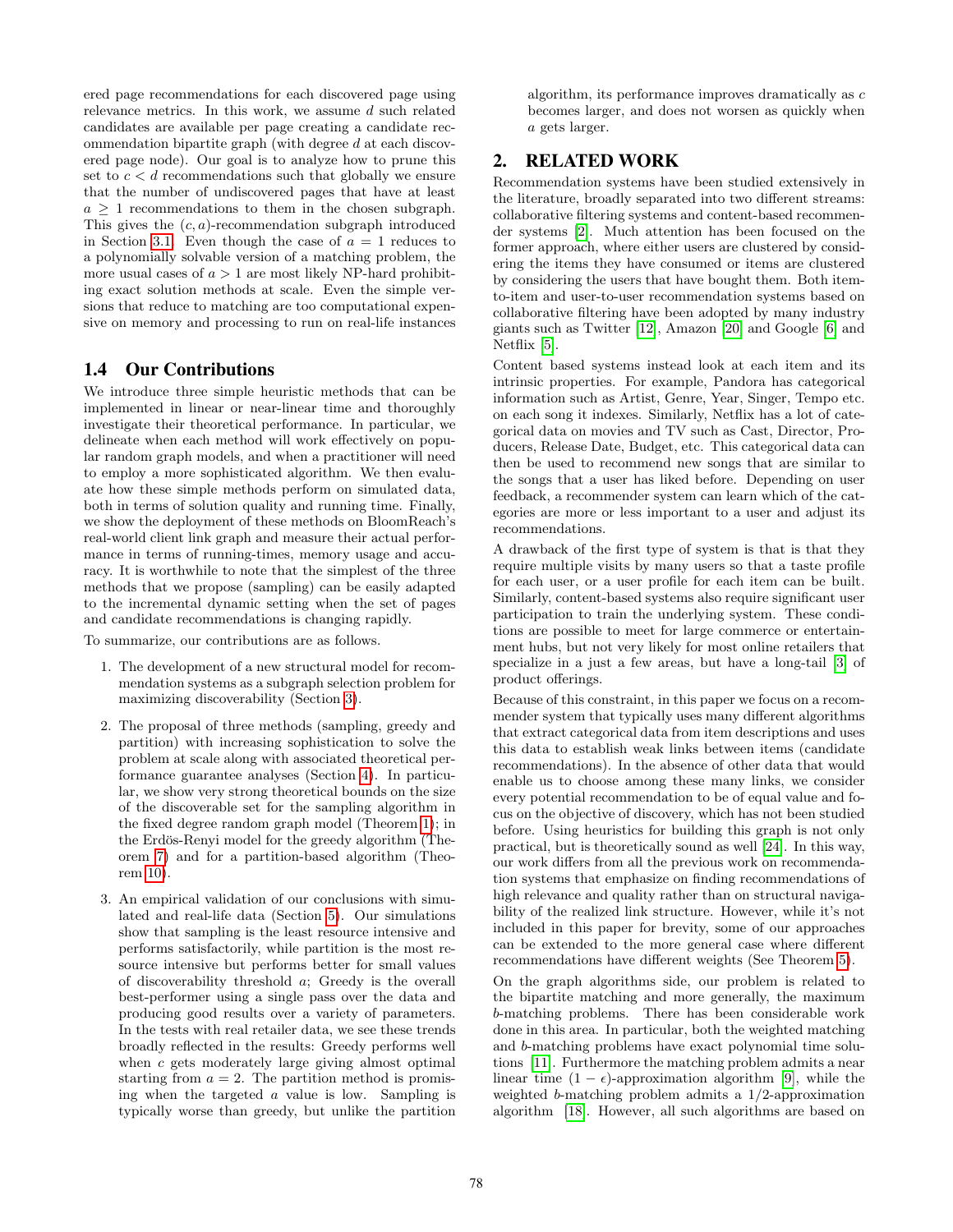combinatorial properties of matchings and b-matchings, and do not carry over to the more important version of our problem when  $a > 1$ .

Finally, our problem bears resemblance to some covering problems. For example, the maximum coverage problem asks for the maximum number of elements that can be covered by a fixed number of sets and has a greedy  $(1 - 1/e)$ approximation [\[22\]](#page-10-14). However, as mentioned earlier, our formulation requires multiple coverage of elements. Furthermore note that the collection of sets that can be used in the redundant coverage are all possible subsets of c out of the d candidate links, and is expressed implicitly in our problem. The currently known theoretical methods for maximum coverage heavily rely on the submodularity of the objective function, which our objective doesn't satisfy. Hence the line of recent work on approximation algorithms for submodular maximization does not apply to our problems.

# <span id="page-2-1"></span>3. OUR MODEL

We model the structure optimization of recommendations by using a bipartite digraph, where one partition  $L$  represents the set of discovered (i.e., often visited) items for which we are required to suggest recommendations and the other partition R representing the set of undiscovered (not visited) items that can be potentially recommended. If needed, the same item can be represented in both  $L$  and  $R$ .

# <span id="page-2-0"></span>3.1 The Recommendation Subgraph Problem

We introduce and study this as the the  $(c, a)$ -recommendation subgraph problem in this paper: The input to the problem is the graph where each L-vertex has d recommendations. Given the space restrictions to display recommendations, the output is a subgraph where each vertex in L has  $c < d$  recommendations. The goal is to maximize the number of vertices in R that have in-degree at least a target integer a.

Note that if  $a = c = 1$  this is simply the maximum bipartite matching problem [\[21\]](#page-10-15). If  $a = 1$  and  $c > 1$ , we obtain a b-matching problem, that can be converted to a bipartite matching problem [\[11\]](#page-10-11). The typical and interesting cases when  $a > 1$  is most likely NP-hard, ruling out the possibility of efficient exact algorithms.

We now describe typical web graph characteristics by discussing the sizes of  $L$ ,  $R$ ,  $c$  and  $a$  in practice. As noted before, in most websites, a small number of 'head' pages contribute to a significant amount of the traffic while a long tail of the remaining pages contribute to the rest [\[8,](#page-10-16) [14,](#page-10-17) [19\]](#page-10-18). This is supported by our own experience with the 80/20 rule, i.e. 80% of a site's traffic is captured by 20% of the pages. Therefore, the ratio  $k = |L|/|R|$  is typically between 1/3 to 1/5, but may be even lower.

From our own work at BloomReach (and by observing recommendations of Quora, Amazon, and YouTube), typical values for c range from 3 to 20 recommendations per page. Values of a are harder to nail down but it typically ranges from 1 to 5.

## 3.2 Practical Requirements

There are two key requirements in making graph algorithms practical. The first is that the method used must be very simple to implement, debug, deploy and most importantly

maintain long-term. The second is that the method must scale gracefully with larger sizes.

Graph matching algorithms require linear memory and superlinear run-time which does not scale well. For example, an ecommerce website of a client of BloomReach with 1M product pages and 100 recommendation candidates per product would require easily over 160GB in main memory to store the graph and run exact matching algorithms; this can be reduced by using graph compression techniques but that adds more technical difficulties in development and maintenance. Algorithms that are time intensive can sometimes be sped-up by using distributed computing techniques such as map-reduce [\[7\]](#page-10-19). However, efficient map-reduce algorithms for graph problems are notoriously difficult. Finally, all of these methods apply only to the special case of our problem when  $a = 1$ , leaving open the question of solving the more interesting and typical cases of redundant coverage when  $a > 1$ .

# 3.3 Simple Approximation Algorithms

To satisfy these practical requirements, we propose the study of three simple approximate solutions strategies that not only can be shown to scale well in practice but also have good theoretical properties that we demonstrate using approximation ratios.

- Sampling: The first solution is a simple random sampling solution that selects a random subset of  $c$  links out of the available d from every page. Note that this solution requires no memory overhead to store these results a-priori and the recommendations can be generated using a random number generator on the fly. While this might seem trivial at first, for sufficient (and often real-world) values of c and a we show that this can be optimal. Also, this method is very easy to adapt to the case when the underlying graph is dynamic with both nodes and edges changing over time. Furthermore, our approach can be extended to the case where the recommendation edges have weights representing varying strengths of association as is typically provided by the traditional methods that generate can-didate recommendation links<sup>[1](#page-2-2)</sup>.
- Greedy: The second solution we propose is a greedy algorithm that chooses the recommendation links so as to maximize the number of nodes in  $R$  that can accumulate a in-links. In particular, we keep track of the number of in-links required for each node in  $R$  to reach the target of  $a$  and choose the links from each node in L giving preference to adding links to nodes in  $R$  that are closer to the target in-degree  $a$ . This method bears close resemblance in strategy with greedy methods used for maximum coverage and its more general submodular maximization variants.
- Partition: The third solution is inspired by a theoretically rigorous method to find optimal subgraphs in sufficiently dense graphs: it partitions the edges into a subsets by random sub-sampling, such that there is a good chance of finding a perfect matching from L to  $R$  in each of the subsets. The union of the matchings

<span id="page-2-2"></span><sup>&</sup>lt;sup>1</sup>We omit a full description of this result for brevity.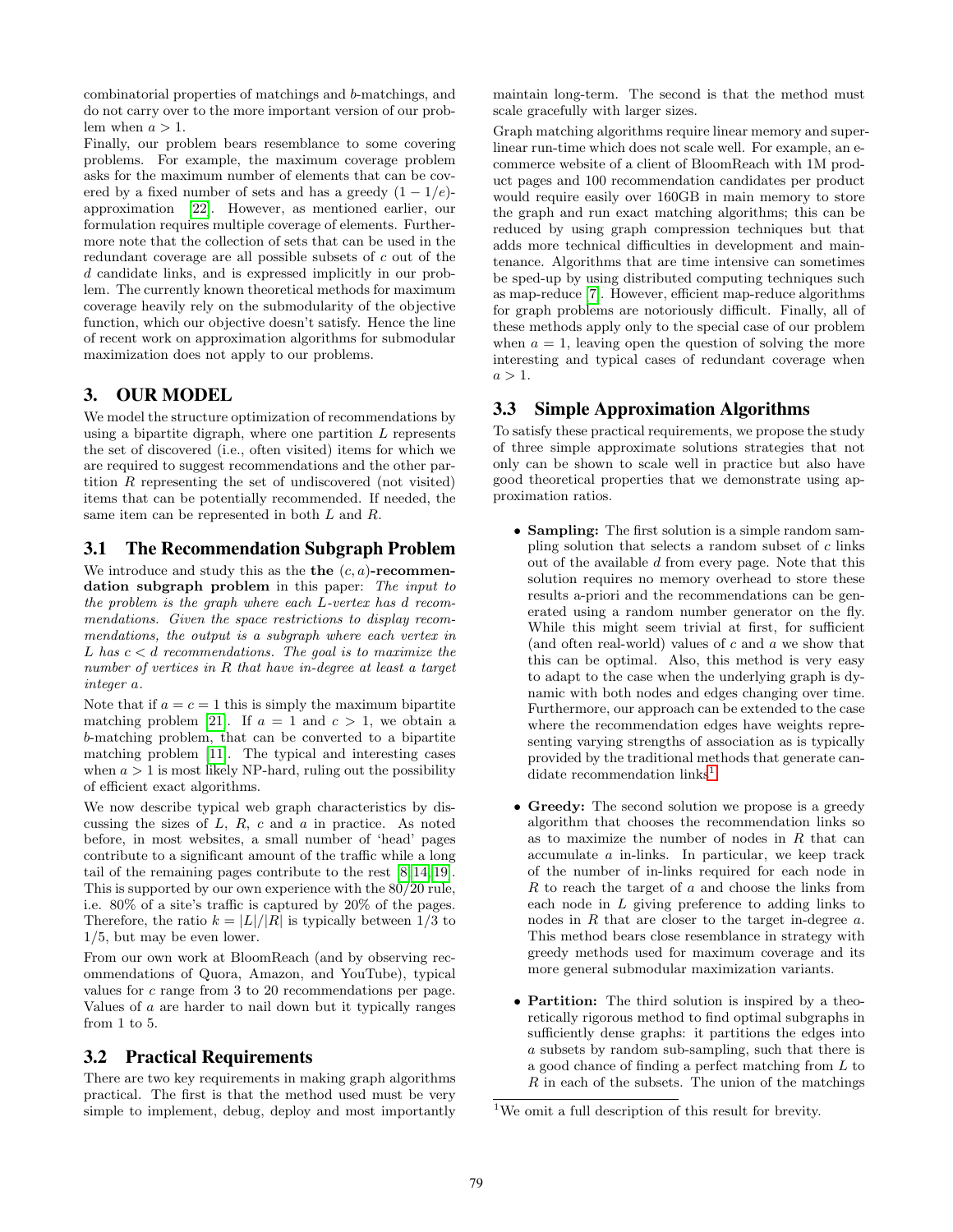so found will thus result in most nodes in  $R$  achieving the target degree a. We require the number of edges in the underlying graph to be significantly large for this method to work very well; moreover, we need to run a (near-)perfect matching algorithm in each of the edge-subsets which is also a computationally expensive subroutine. Hence, even though this method works very well in dense graphs, its resource requirements may not scale well in terms of running time and space.

As a summary, the table below shows the time and space complexity of our different algorithms.

|               | Sampling | Greedy | Partition          |
|---------------|----------|--------|--------------------|
| Time          | O( E )   | O( E ) | $O( E \sqrt{ V })$ |
| Working Space | O(1)     | O(V)   | O( E )             |

Figure 1: Complexities of the different algorithms (assuming constant  $a$  and  $c$ )

In the next section, we elaborate on these methods, their running times, implementation details, and theoretical performance guarantees. In the section after that, we present our comprehensive empirical evaluations of all three methods, first the results on simulated data and then the results on real data from some clients of BloomReach.

# <span id="page-3-0"></span>4. ALGORITHMS FOR RECOMMENDATION SUBGRAPHS

#### <span id="page-3-2"></span>4.1 The Sampling Algorithm

We present the sampling algorithm for the  $(c, a)$ -recommendation subgraph formally below.

```
Data: A bipartite graph G = (L, R, E)Result: A (c, a)-recommendation subgraph Hfor u in L do
   S \leftarrow a random sample of c vertices without
   replacement in N(u);
   for v\, in S do
    \vert H \leftarrow H \cup \{(u, v)\};end
end
return H;
```
Algorithm 1: The sampling algorithm

Given a bipartite graph  $G$ , the algorithm has runtime complexity of  $O(|E|)$  since every edge is considered at most once. The space complexity can be taken to be  $O(1)$ , since the adjacency representation of G can be assumed to be pre-sorted by the endpoint of each edge in L.

We next introduce a simple random graph model for the supergraph from which we are allowed to choose recommendations and present a bound on its expected performance when the underlying supergraph  $G = (L, R, E)$  is chosen probabilistically according to this model.

Fixed Degree Model: In this model for generating the candidate recommendation graph, each vertex  $u \in L$  uniformly and independently samples  $d$  neighbors from  $R$  with replacement. While this allows each vertex in  $L$  to have the

same vertex as a neighbor multiple times, in reality  $r \gg d$  is so edge repetition is very unlikely. This model is similar to, but is distinct from the more commonly known Erdös-Renyi model of random graphs [\[16\]](#page-10-20). In particular, while the degree of each vertex in L is fixed under our model, concentration bounds can show that the degrees of the vertices in L would have similarly been concentrated around d for  $p = d/r$  in the Erdös-Renyi model. We prove the following theorem about the performance of the Sampling Algorithm. We denote the ratio of the size of L and R by k, i.e., we define  $k = \frac{l}{r}$ .

<span id="page-3-1"></span>**Theorem 1.** Let  $S$  be the random variable denoting the number of vertices  $v \in R$  such that  $deg_H(v) \geq a$  in the fixed-degree model. Then

$$
\mathrm{E}[S] \geq r \left( 1 - e^{-ck + \frac{a-1}{r}} \frac{(ck)^a - 1}{ck - 1} \right)
$$

To get a quick sense of the very good performance bounds reflected in this theorem, please see Figure [2](#page-4-1) that plots the approximation ratio as a function of  $ck$  for the  $(c, 1)$ recommendation subgraph problem, as well as Figure [3](#page-4-2) that shows how large c needs to be (in terms of  $k$ ) for the solution to be  $95\%$  optimal for different values of a, both in the fixed degree model.

PROOF. We will analyze the sampling algorithm as if it picks the neighbors of each  $u \in L$  with replacement, the same way the fixed-degree model generates G. This variant would obviously waste some edges, and perform worse than the variant which samples neighbors without replacement. This means that any performance guarantee we prove for this variant holds for our original statement of the algorithm as well.

To prove the claim let  $X_v$  be the random variable that represents the degree of the vertex  $v \in R$  in our chosen subgraph H. Because our algorithm uniformly subsamples a uniformly random selection of edges, we can assume that H was generated the same way as G but sampled c instead of d edges for each vertex  $u \in L$ . Since there are cl edges in H that can be incident on  $v$ , and each of these edges has a  $1/r$ probability of being incident on a given vertex in  $L$ , we can now calculate that

$$
\Pr[X_v = i] = {cl \choose i} (1 - \frac{1}{r})^{cl-i} \left(\frac{1}{r}\right)^i
$$
  

$$
\leq (cl)^i (1 - \frac{1}{r})^{cl-i} \left(\frac{1}{r}\right)^i
$$

Using a union bound, we can combine these inequalities to upper bound the probability that  $\deg_H(v) < a$ .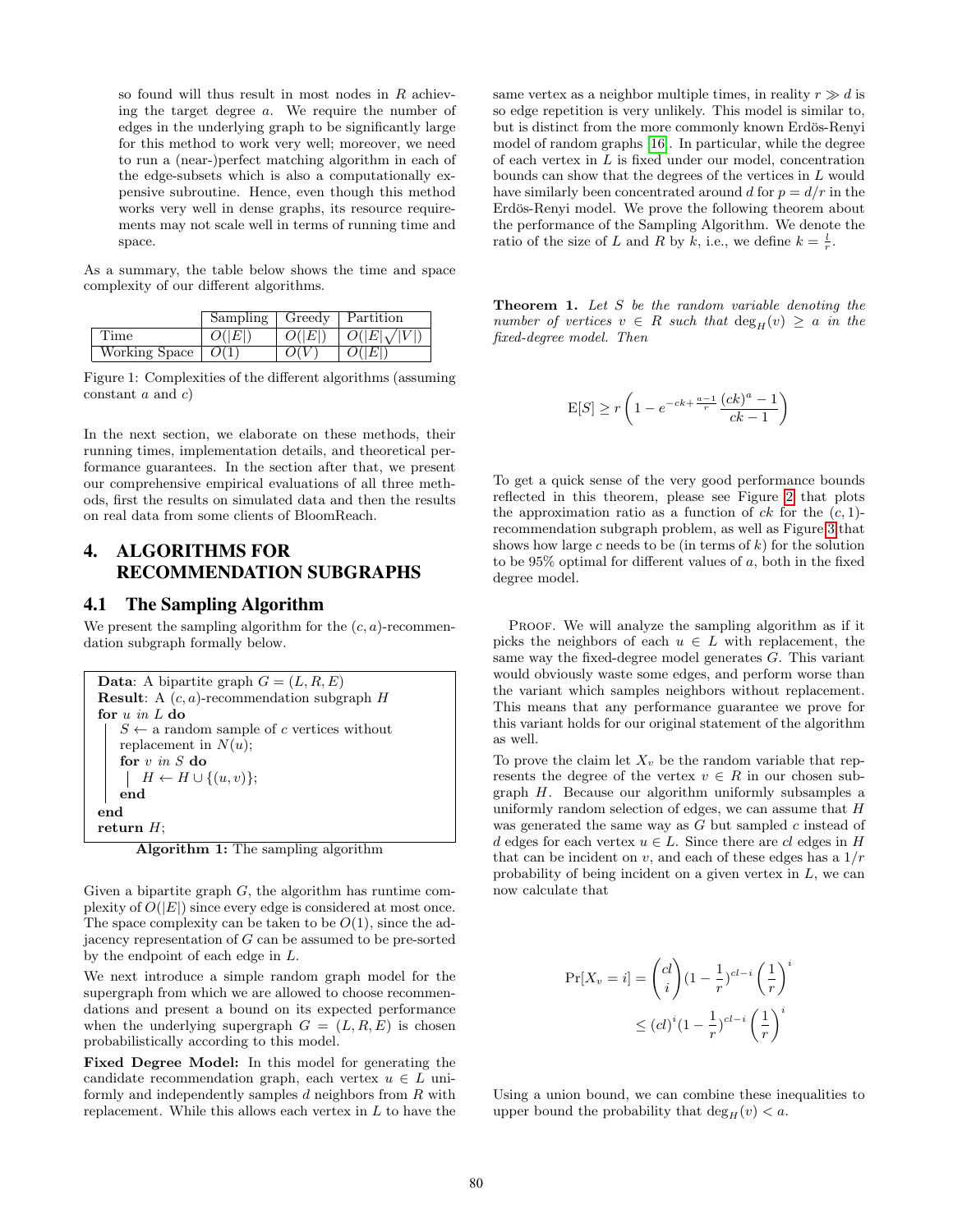$$
\Pr[X_v < a] = \sum_{i=0}^{a-1} \binom{cl}{i} \left(1 - \frac{1}{r}\right)^{cl-i} \left(\frac{1}{r}\right)^i
$$
\n
$$
\leq \sum_{i=0}^{a-1} \left(\frac{cl}{r}\right)^i \left(1 - \frac{1}{r}\right)^{cl-i}
$$
\n
$$
\leq \left(1 - \frac{1}{r}\right)^{cl-(a-1)} \sum_{i=0}^{a-1} (ck)^i
$$
\n
$$
\leq \left(1 - \frac{1}{r}\right)^{cl-(a-1)} \frac{(ck)^a - 1}{ck - 1}
$$
\n
$$
\leq e^{-ck + \frac{a-1}{r}} \frac{(ck)^a - 1}{ck - 1}
$$

Letting  $Y_v = [X_v \geq a]$ , we now see that

$$
E[S] = E\left[\sum_{v \in R} Y_v\right] \ge r\left(1 - e^{-ck + \frac{a-1}{r}} \frac{(ck)^a - 1}{ck - 1}\right)
$$

We can combine this lower bound with a trivial upper bound to obtain an approximation ratio that holds in expectation.

**Theorem 2.** The above sampling algorithm gives a  $\left(1-\frac{1}{e}\right)$ factor approximation to the  $(c, 1)$ -graph recommendation problem in expectation.

PROOF. The size of the optimal solution is bounded above by both the number of edges in the graph and the number of vertices in R. The former of these is  $cl = ckr$  and the latter is r, which shows that the optimal solution size  $OPT \leq$  $r \min(ck, 1)$ . Therefore, by simple case analysis the approximation ratio in expectation is at least  $(1 - \exp(-ck)) / \min(ck, 1) \ge 1 - \frac{1}{e}$  $\Box$ 

For the  $(c, 1)$ -recommendation subgraph problem the approximation obtained by this sampling approach can be much better for certain values of ck. In particular, if  $ck > 1$ , then the approximation ratio is  $1-\exp(-ck)$ , which approaches 1 as  $ck \to \infty$ . When  $ck = 3$ , then the solution will be at least 95% as good as the optimal solution even with our trivial bounds. Similarly, when  $ck < 1$ , the approximation ratio is  $(1 - \exp(-ck))/ck$  which also approaches 1 as  $ck \to 0$ . In particular, if  $ck = 0.1$  then the solution will be at 95% as good as the optimal solution. The case when  $ck = 1$  represents the worst case outcome for this model where we only guarantee 63% optimality. Figure [2](#page-4-1) shows the approximation ratio as a function of  $ck$  for the  $(c, 1)$ -recommendation subgraph problem in the fixed degree model.

<span id="page-4-1"></span>

Figure 2: Approx ratio as a function of  $ck$ 

For the general  $(c, a)$ -recommendation subgraph problem, if  $ck > a$ , then the problem is easy on average. This is in comparison to the trivial estimate of  $cl$ . For a fixed  $a$ , a random solution gets better as ck increases because the decrease in  $e^{-ck}$  more than compensates for the polynomial in ck next to it. However, in the more realistic case, the undiscovered pages in  $R$  too numerous to be all covered even if we used the full set of budgeted links allowed out of L, i.e.  $cl < ra$  or rearranging,  $ck < a$ ; in this case, we need to use the trivial estimate of  $c k r/a$ , and the analysis for  $a = 1$ does not extend here. For practical purposes, the table in Figure [3](#page-4-2) shows how large c needs to be (in terms of  $k$ ) for the solution to be  $95\%$  optimal for different values of  $a$ , again in the fixed degree model.

<span id="page-4-2"></span>

| $\bm{u}$        |                       |                                            |                    |                        |        |
|-----------------|-----------------------|--------------------------------------------|--------------------|------------------------|--------|
| $\epsilon$<br>U | <b>.</b><br>11k<br>∪n | $\overline{ }$<br>$\overline{\phantom{a}}$ | $05k^{-1}$<br>.uun | <b>.</b><br>$\sqrt{ }$ | 13.48k |

Figure 3: The required ck to obtain 95% optimality for  $(c, a)$ -recommendation subgraph

We close out this section by showing that the main result that holds in expectation also hold with high probability for  $a = 1$ , using the following variant of Chernoff bounds.

**Theorem 3.** [\[4\]](#page-10-21) Let  $X_1, \ldots, X_n$  be non-positively correlated variables. If  $X = \sum_{i=1}^{n} X_i$ , then for any  $\delta \geq 0$ 

$$
\Pr[X \ge (1+\delta)\mathbf{E}[X]] \le \left(\frac{e^{\delta}}{(1+\delta)^{1+\delta}}\right)^{E[X]}
$$

Theorem 4. Let S be the random variable denoting the number of vertices  $v \in R$  such that  $\deg_H(v) \geq 1$ . Then  $S \leq$  $r(1-2\exp(-ck))$  with probability at most  $(e/4)^{r(1-\exp(-ck))}$ .

For realistic scenarios where  $r$  is very large, the above theorem gives very tight bounds on the size of the solution, also explaining the effectiveness of the simple sampling algorithm in such instances.

The results presented in this section can be naturally extended to weighted models as shown by the theorem below. The proof is left out due to space constraints.

<span id="page-4-0"></span>**Theorem 5.** Let  $G = K_{l,r}$  be a complete bipartite graph where the edges have *i.i.d.* weights and come from a distribution with mean  $\mu$  that is supported on [0, b]; Assume that  $ck\mu \geq 1 + \epsilon$  for some  $\epsilon > 0$ . If the algorithm from Section [4.1](#page-3-2) is used to sample a subgraph H from G and S is the set of vertices in R of incident weight at least one, then

$$
E[S] = \sum_{v \in R} E[X_v] = r \left( 1 - \exp \left( -\frac{2l\epsilon^2}{b^2} \right) \right)
$$

#### 4.2 The Greedy Algorithm

We next analyze the natural greedy algorithm for constructing a  $(c, a)$ -recommendation subgraph  $H$  iteratively. In the following algorithm, we use  $N(u)$  to refer to the neighbors of a vertex u.

The algorithm loops through each vertex in  $R$ , and considers each edge once. Therefore, the runtime is  $\Theta(|E|)$ . Furthermore, the only data structure we use is an array which keeps track of  $\deg_H(u)$  for each  $u \in L$ , so the memory consumption is  $\Theta(|L|)$ . Finally, we prove the following tight approximation property of this algorithm.

 $\Box$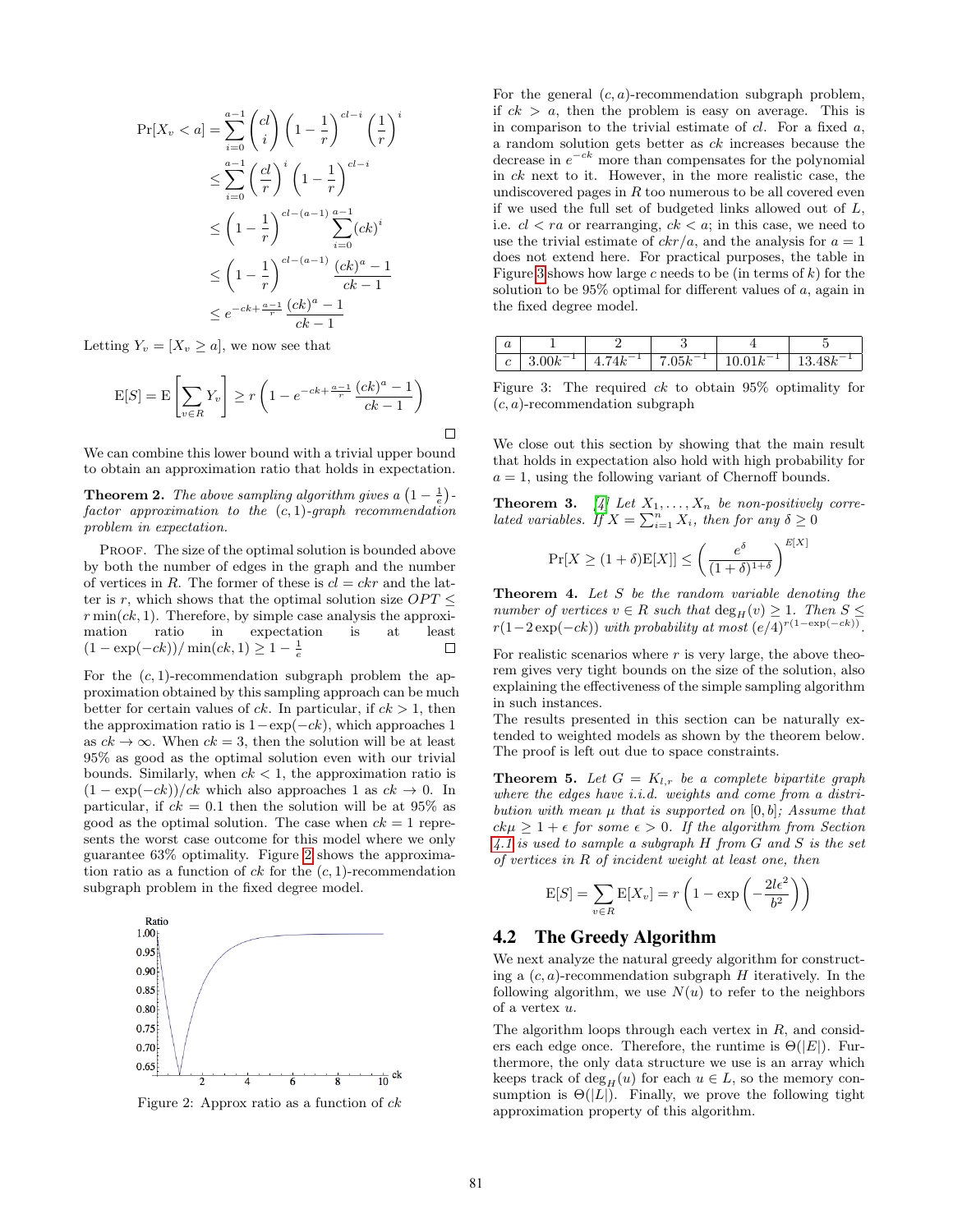| <b>Data:</b> A bipartite graph $G = (L, R, E)$                                                             |  |  |  |  |
|------------------------------------------------------------------------------------------------------------|--|--|--|--|
| <b>Result:</b> A $(c, a)$ -recommendation subgraph $H$                                                     |  |  |  |  |
| for $u$ in $L$ do                                                                                          |  |  |  |  |
| $\begin{array}{c}   & d[u] \leftarrow 0 \end{array}$                                                       |  |  |  |  |
| end                                                                                                        |  |  |  |  |
| for $v$ in R do                                                                                            |  |  |  |  |
| $F \leftarrow \{u \in N(v) d u  < c\};$                                                                    |  |  |  |  |
| if $ F  \ge a$ then                                                                                        |  |  |  |  |
| restrict $F$ to a elements;                                                                                |  |  |  |  |
| for $u$ in $F$ do                                                                                          |  |  |  |  |
|                                                                                                            |  |  |  |  |
| $\left  \begin{array}{c} H \leftarrow H \cup \{(u, v)\}; \\ d[u] \leftarrow d[u] + 1; \end{array} \right.$ |  |  |  |  |
| end                                                                                                        |  |  |  |  |
| end                                                                                                        |  |  |  |  |
| end                                                                                                        |  |  |  |  |
| return $H$ ;                                                                                               |  |  |  |  |
| ۰.<br>$\cdots$<br>.<br>$\sim$<br>.                                                                         |  |  |  |  |

Algorithm 2: The greedy Algorithm

**Theorem 6.** The greedy algorithm gives a  $1/(a+1)$ -approximation to the  $(c, a)$ -graph recommendation problem.

PROOF. Let  $R_{GREEDY}, R_{OPT} \subseteq R$  be the set of vertices that have degree  $\geq a$  in the greedy and optimal solutions respectively. Note that any  $v \in R_{OPT}$  along with neighbors  $\{u_1, \ldots u_a\}$  forms a set of candidate edges that can be used by the greedy algorithm. Each selection of the greedy algorithm might result in some candidates becoming infeasible, but it can continue as long as the candidate pool is not depleted. Each time the greedy algorithm selects some vertex  $v \in R$  with edges to  $\{u_1, \ldots, u_a\}$ , we remove v from the candidate pool. Furthermore each  $u_i$  could have degree c in the optimal solution and used each of its edges to make a neighbor attain degree a. The greedy choice of an edge to  $u_i$  requires us to remove such an edge to an arbitrary vertex  $v_i \in R$  adjacent to  $u_i$  in the optimal solution, and thus remove  $v_i$  from further consideration in the candidate pool. Therefore, at each step of the greedy algorithm, we may remove at most  $a + 1$  vertices from the candidate pool as illustrated in Figure 4. Since our candidate pool has size  $OPT$ , the greedy algorithm can not stop before it has added  $OPT/(a+1)$  vertices to the solution. □



Figure 4: One step of the greedy algorithm. When  $v$  selects edges to  $u_1, \ldots, u_a$ , it can remove  $v_1, \ldots, v_a$  from the pool of candidates that are available. The potentially invalidated edges are shown in red.

This approximation guarantee is as good as we can expect, since for  $a = 1$  we recover the familiar 1/2-approximation of the greedy algorithm for matchings. Furthermore, even in the case of matchings  $(a = 1)$ , randomizing the order in which the vertices are processed is still known to leave a constant factor gap in the quality of the solution [\[17\]](#page-10-22). Despite this result, the greedy algorithm fares much better when we analyze its expected performance. Switching to the **Erdös-**Renyi model [\[10\]](#page-10-23) instead of the fixed degree model used in the previous section, we now prove the near optimality of the greedy algorithm for the  $(c, a)$ -recommendation subgraph problem. Recall that in this model (sometimes referred to as  $G_{n,p}$ , each possible edge is inserted with probability p independent of other edges. In our version  $G_{l,r,p}$ , we only add edges from  $L$  to  $R$  each with probability  $p$  independent of other edges in this complete bipartite candidate graph. For technical reasons, we need to assume that  $lp \geq 1$ in the following theorem. However, this is a very weak assumption since  $lp$  is simply the expected degree of a vertex  $v \in R$ . Typical values for p for our applications will be  $\Omega(\log(l)/l)$  making the expected degree  $lp = \Omega(\log l)$ .

<span id="page-5-0"></span>**Theorem 7.** Let  $G = (L, R, E)$  be a graph drawn from the  $G_{l,r,p}$  where  $lp \geq 1$ . If S is the size of the  $(c, a)$ -recommendation subgraph produced by the greedy algorithm, then:

$$
E[S] \ge r - \frac{a(lp)^{a-1}}{(1-p)^a} \sum_{i=0}^{r-1} (1-p)^{l-\frac{ia}{c}}
$$

When the underlying random graph is sufficiently dense, Theorem [8](#page-6-1) shows that the above guarantee is asymptotically optimal.

PROOF. Note that if edges are generated uniformly, we can consider the graph as being revealed to us one vertex at a time as the greedy algorithm runs. In particular, consider the event  $X_{i+1}$  that the greedy algorithm matches the  $(i + 1)^{st}$  vertex it inspects. While,  $X_{i+1}$  is dependent on  $X_1, \ldots, X_i$ , the worst condition for  $X_{i+1}$  is when all the previous  $i$  vertices were from the same vertices in  $L$ , which are now not available for matching the  $(i+1)^{st}$  vertex. The maximum number of such invalidated vertices is at most [ $ia/c$ ]. Therefore, the bad event is that we have fewer than a of the at least  $l - \lceil ia/c \rceil$  available vertices having an edge to this vertex. The probability of this bad event is at most  $Pr[Y \sim Bin(l - \frac{ia}{c}, p) : Y < a]$ , the probability that a Binomial random variable with  $l - \frac{ia}{c}$  trials of probability p of success for each trial has less than a successes. We can bound this probability by using a union bound and upper-bounding  $Pr[Y \sim Bin(l - \frac{ia}{c}, p) : Y = t]$  for each  $0 \le t \le a - 1$ . By using the trivial estimate that  $\binom{n}{i} \leq n^i$  for all n and i, we obtain:

$$
\Pr[Y \sim Bin(l - \frac{ia}{c}, p) : Y = t] = \binom{l - \frac{ia}{c}}{t} (1 - p)^{l - \frac{ia}{c} - t} p^t
$$
  

$$
\leq \left(1 - \frac{ia}{c}\right)^t (1 - p)^{l - \frac{ia}{c} - t} p^t
$$
  

$$
\leq (lp)^t (1 - p)^{l - \frac{ia}{c} - t}
$$

Notice that the largest exponent  $lp$  can take within the bounds of our sum is  $a-1$ . Similarly, the smallest exponent  $(1-p)$  can take within the bounds of our sum is  $l-\frac{ia}{c}-a+1$ . Now applying the union bound gives: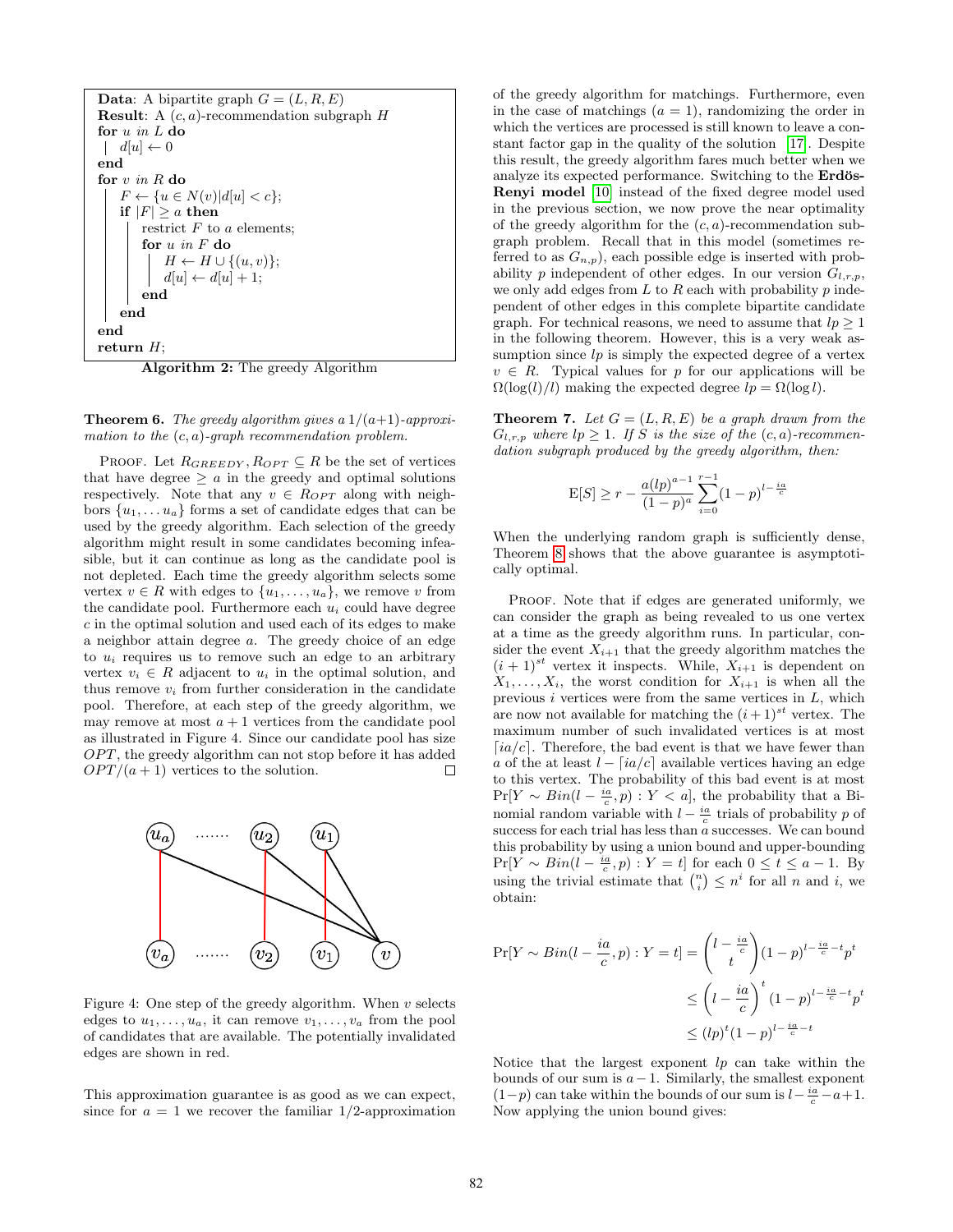$$
\Pr[Y \sim Bin(l - \frac{ia}{c}, p) : Y < a] \\
\leq \sum_{t=0}^{a-1} \Pr[Y \sim Bin(l - \frac{ia}{c}, p) : Y = t] \\
\leq \sum_{t=0}^{a-1} (lp)^t (1-p)^{l - \frac{ia}{c} - t} \\
= a (lp)^{a-1} (1-p)^{l - \frac{ia}{c} - a + 1}
$$

Finally, summing over all the  $X_i$  using the linearity of expectation and this upper bound, we obtain

$$
E[S] \ge r - \sum_{i=0}^{r-1} E[\neg X_i]
$$
  
\n
$$
\ge r - \sum_{i=0}^{r-1} \Pr[Y \sim Bin(l - \frac{ia}{c}, p) : Y < a]
$$
  
\n
$$
\ge r - a(lp)^{a-1} \sum_{i=0}^{r-1} (1-p)^{l - \frac{ia}{c} - a + 1}
$$

Asymptotically, this result explains why the greedy algorithm does much better in expectation than  $1/(a+1)$  guarantee we can prove in the worst case. In particular, for a reasonable setting of the right parameters, we can prove that the error term of our greedy approximation will be sublinear.

<span id="page-6-1"></span>**Theorem 8.** Let  $G = (L, R, E)$  be a graph drawn from the  $G_{l,r,p}$  where  $p = \frac{\gamma \log l}{l}$  for some  $\gamma \geq 1$ . Suppose that c, a and  $\epsilon > 0$  are such that  $lc = (1 + \epsilon)ra$  and that l and r go to infinity while satisfying this relation. If S is the size of the  $(c, a)$ -recommendation subgraph produced by the greedy algorithm, then

$$
E[S] \ge r - o(r)
$$

PROOF. We will prove this claim by applying Theorem [7.](#page-5-0) Note that it suffices to prove that  $(lp)^{a-1} \sum_{i=0}^{r-1} (1-p)^{l-\frac{ia}{c}} =$  $o(r)$  since the other terms are just constants. We first bound the elements of this summation. Using the facts that  $p =$  $\frac{\gamma \log l}{l}$ ,  $lc/a = (1 + \epsilon)r$  and that  $i < r$  throughout the summation, we get the following bound on each term:

$$
(1-p)^{l-\frac{ia}{c}} \le \left(1 - \frac{\gamma \log l}{l}\right)^{l-\frac{ia}{c}}
$$

$$
\le \exp\left(-\frac{\gamma \log l}{l}\left(l-\frac{ia}{c}\right)\right)
$$

$$
= \exp\left((- \log l) \left(\gamma - \frac{ia}{lc}\right)\right)
$$

$$
= l^{-\gamma + \frac{ia}{lc}} = l^{-\gamma + \frac{i}{1+\epsilon}}
$$

$$
\le l^{-1 + \frac{1}{1+\epsilon}} = l^{-\frac{\epsilon}{1+\epsilon}}
$$

Finally, we can evaluate the whole sum:

$$
(lp)^{a-1} \sum_{i=0}^{r-1} (1-p)^{l-\frac{ia}{c}} \le (\log^{a-1} l) \sum_{i=0}^{r-1} l^{-\frac{\epsilon}{1+\epsilon}}
$$

$$
\le (\log^{a-1} l) r l^{-\frac{\epsilon}{1+\epsilon}}
$$

$$
= (\log^{a-1} l) \frac{c}{(1+\epsilon)a} l^{1-\frac{\epsilon}{1+\epsilon}} = o(l)
$$

However, since  $r$  is a constant times  $l$ , any function that is  $o(l)$  is also  $o(r)$  and this proves the claim.

 $\Box$ 

## 4.3 The Partition Algorithm

To motivate the partition algorithm, we first define optimal solutions for the recommendation subgraph problem.

Perfect Recommendation Subgraphs: We define a perfect  $(c, a)$ -recommendation subgraph on G to be a subgraph H such that  $deg_H(u) \leq c$  for all  $u \in L$  and  $deg_H(v) = a$  for  $min(r, \lfloor cl/a \rfloor)$  of the vertices in R.

The reason we define perfect  $(c, a)$ -recommendation subgraphs is that when one exists, it's possible to recover it in polynomial time using a min-cost b-matching algorithm (matchings with a specified degree b on each vertex) for any setting of  $a$  and  $c$ . However, implementations of  $b$ -matching algorithms often incur significant overheads even over regular bipartite matchings. This motivates a solution that uses regular bipartite matching algorithms to find an approximately optimal solution given that a perfect one exists.

We do this by proving a sufficient condition for perfect  $(c, a)$ recommendation subgraphs to exist with high probability in a bipartite graph  $G$  under the **Erdös-Renyi model** [\[10\]](#page-10-23) where edges are sampled uniformly and independently with probability p. This argument then guides our formulation of a heuristic that overlays matchings carefully to obtain  $(c, a)$ -recommendation subgraphs.

<span id="page-6-2"></span>**Theorem 9.** [\[16\]](#page-10-20) Let G be a bipartite graph drawn from  $G_{n,n,p}$ . If  $p \geq \frac{\log n - \log \log n}{n}$ , then as  $n \to \infty$ , the probability that G has a perfect matching approaches 1.

We will prove that a perfect  $(c, a)$ -recommendation subgraph exists in random graphs with high probability by building it up from a matchings each of which must exist with high probability if  $p$  is sufficiently high. To find these matchings, we identify subsets of size  $l$  in  $R$  that we can perfectly match to L. These subsets overlap, and we choose them so that each vertex in  $R$  is in  $a$  subsets.

<span id="page-6-0"></span>**Theorem 10.** Let  $G$  be a random bipartite graph drawn from  $G_{l,r,p}$  with  $p \geq a^{\frac{\log l-\log \log l}{l}}$  then the probability that  $G$  has a perfect  $(c, a)$ -recommendation subgraph tends to 1 as  $l, r \rightarrow \infty$ .

This theorem guarantees the existence of an optimal recommendation subgraph in sufficiently dense subgraphs, and provides a constructive proof of this fact that is also the basis of our partition algorithm.

PROOF. We start by either padding or restricting  $R$  to a set of  $\frac{lc}{a}$  before we start our analysis. If  $r \geq \frac{lc}{a}$ , then we restrict R to an arbitrary subset R' of size  $\frac{lc}{a}$ . Since induced subgraphs of Erdös-Renyi graphs are also Erdös-Renyi

 $\Box$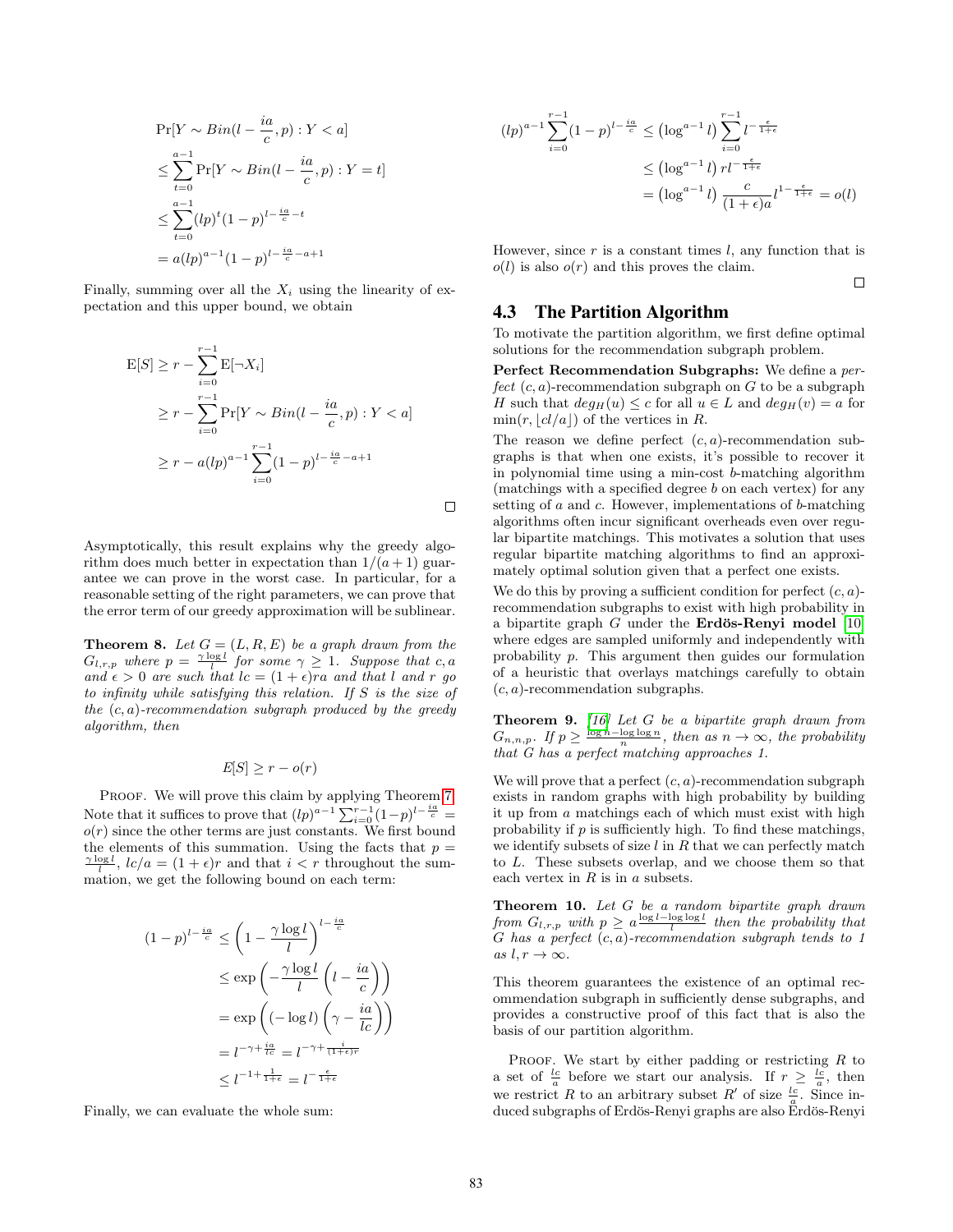graphs, we can instead apply our analysis to the induced subgraph. Since the optimal solution has size bounded above by  $\frac{c}{a}$  a perfect  $(c, a)$ -recommendation subgraph in  $G[L, R']$ will imply a perfect recommendation subgraph in  $G[L, R]$ . On the other hand, if  $r \leq \frac{lc}{a}$ , then we can pad R with  $\frac{lc}{a} - r$  dummy vertices and adding an edge from each such vertex to each vertex in  $L$  with probability  $p$ . We call the resulting right side of the graph  $R'$ . Note that  $G[L, R']$  is still generated by the Erdös-Renyi process. Further, since the original graph  $G[L, R]$  is a subgraph of this new graph, if we prove the existence of a perfect  $(c, a)$ -recommendation subgraph in this new graph, it will imply the existence of a perfect recommendation subgraph in  $G[L, R]$ .

Having picked an R' satisfying  $|R'| = \frac{lc}{a}$ , we pick an enumeration of the vertices in  $R' = \{v_0, \ldots, v_{lc/a-1}\}\$ and add each of these vertices into a subsets as follows. Define  $R_i =$  ${v_{(i-1)l/a}, \ldots, v_{(i-1)l/a+l-1}}$  for each  $1 \leq i \leq c$  where the arithmetic in the indices is done modulo  $lc/a$ . Note both  $L$ and all of the  $R_i$ 's have size  $l$ .

Using these new sets we define the graphs  $G_i$  on the bipartitions  $(L, R_i)$ . Since the sets  $R_i$  are intersecting, we cannot define the graphs  $G_i$  to be induced subgraphs. However, note that each vertex  $v \in R'$  falls into exactly a of these subsets.

Therefore, we can uniformly randomly assign each edge in G to one of a graphs among  $\{G_1, \ldots, G_c\}$  it can fall into, and make each of those graphs a random graph. In fact, while the different  $G_i$  are coupled, taken in isolation we can consider any single  $G_i$  to be drawn from the distribution  $G_{l,l,p/a}$  since G was drawn from  $G_{l,r,p}$ . Since  $p/a \geq (\log l - \log \log l)/l$  by assumption, we conclude by Theorem [9,](#page-6-2) the probability that a particular  $G_i$  has no perfect matching is  $o(1)$ .

If we fix  $c$ , we can conclude by a union bound that except for a  $o(1)$  probability, each one of the  $G_i$ 's has a perfect matching. By superimposing all of these perfect matchings, we can see that every vertex in  $R'$  has degree a. Since each vertex in  $L$  is in exactly c matchings, each vertex in  $L$  has degree c. It follows that except for a  $o(1)$  probability there exists a  $(c, a)$ -recommendation subgraph in  $G$ .  $\Box$ 

Approximation Algorithm Using Perfect Matchings: The above result now enables us to design a near linear time algorithm with a  $(1 - \epsilon)$  approximation guarantee to the  $(c, a)$ -recommendation subgraph problem by leveraging combinatorial properties of matchings. In particular, we use the fact a matching that does not have augmenting paths of length >  $2\alpha$  is a  $1 - 1/\alpha$  approximation to the maximum matching problem. We call this method the Partition Algorithm, and we outline it below.

Theorem 11. Let G be a bipartite random graph drawn from  $G_{l,r,p}$  where  $p \ge a \frac{\log l - \log \log l}{l}$ . Then Algorithm 3 finds  $a(1-\epsilon)$ -approximation in  $O(\frac{|E|}{\epsilon})$  time with probability 1 –  $o(1)$ .

PROOF. Using the previous theorem, we know that each of the graphs  $G_i$  has a perfect matching with high probability. These perfect matchings can be approximated to a  $1 - \epsilon/c$  factor by finding matchings that do not have augmenting paths of length  $\geq 2c/\epsilon$  [\[21\]](#page-10-15). This can be done for each  $G_i$  in  $O(|E|c/\epsilon)$  time. Furthermore, the union of unmatched vertices makes up an at most  $c(\epsilon/c)$  fraction of R', which proves the claim.  $\Box$  **Data:** A bipartite graph  $G = (L, R, E)$ **Result:** A  $(c,a)$ -recommendation subgraph  $H$  $R' \leftarrow$  a random sample of  $|L|c/a$  vertices from R; Choose  $G[L, R_1], \ldots, G[L, R_c]$  as in Theorem [10;](#page-6-0) for i in  $[1..c]$  do  $M_i \leftarrow A$  matching of  $G[L, R_i]$  with no augmenting path of length  $2c/\epsilon$ ; end  $H \leftarrow M_1 \bigcup \ldots \bigcup M_c;$ return  $H$ ;



Notice that if we were to run the augmenting paths algorithm to completeness for each matching  $M_i$ , then this algorithm would take  $O(|E||L|)$  time. We could reduce this further to  $O(|E|\sqrt{L})$  by using Hopcroft-Karp. [\[13\]](#page-10-24)

Assuming a sparse graph where  $|E| = \Theta(|L| \log |L|)$ , the time complexity of this algorithm is  $\Theta(|L|^{3/2} \log |L|)$ . The space complexity is only  $\Theta(|E|) = \Theta(|L| \log |L|)$ , but a large constant is hidden by the big-Oh notation that makes this algorithm impractical in real test cases.

#### <span id="page-7-0"></span>5. EXPERIMENTAL RESULTS

#### 5.1 Simulated Data

We simulated performance of our algorithms on random graphs generated by the graph models we outlined. In the following figures, each data point is obtained by averaging the measurements over 100 random graphs. We first present the time and space usage of these algorithms when solving a (10, 3)-recommendation subgraph problem in different sized graphs. In all our charts, error bars are present, but too small to be noticeable. Note that varying the value of a and c would only change space and time usage by a constant, so these two graphs are indicative of time and space usage over all ranges of parameters. The code used conduct these experiments can be found at [https://github.](https://github.com/srinathsridhar/graph-matching-source) [com/srinathsridhar/graph-matching-source](https://github.com/srinathsridhar/graph-matching-source)

Recall that the partition algorithm split the graph into multiple graphs and found matchings (using an implementation of Hopcroft-Karp [\[13\]](#page-10-24)) in these smaller graphs which were then combined into a recommendation subgraph. For this reason, a run of the partition algorithm takes much longer to solve a problem instance than either the sampling or greedy algorithms. It also takes significantly more memory as can be seen in Figures 5 and 6. Compare this to greedy and sampling which both require a single pass over the graph, and no advanced data structures. In fact, if the edges of G is pre-sorted by the edge's endpoint in  $L$ , then the sampling algorithm can be implemented as an online algorithm with constant space and in constant time per link selection. Similarly, if the edges of  $G$  is pre-sorted by the edge's endpoint in  $R$ , then the greedy algorithm can be implemented so that the entire graph does not have to be kept in memory. In this event, greedy uses only  $O(|L|)$  memory.

Next, we analyze the relative qualities of the solutions each method produces. Figures [7](#page-8-0) and [8](#page-8-0) plot the average performance ratio of the three methods compared to the trivial upper bounds as the value of  $c$ , the number of recommendations allowed is varied, while keeping  $a = 1$ . They col-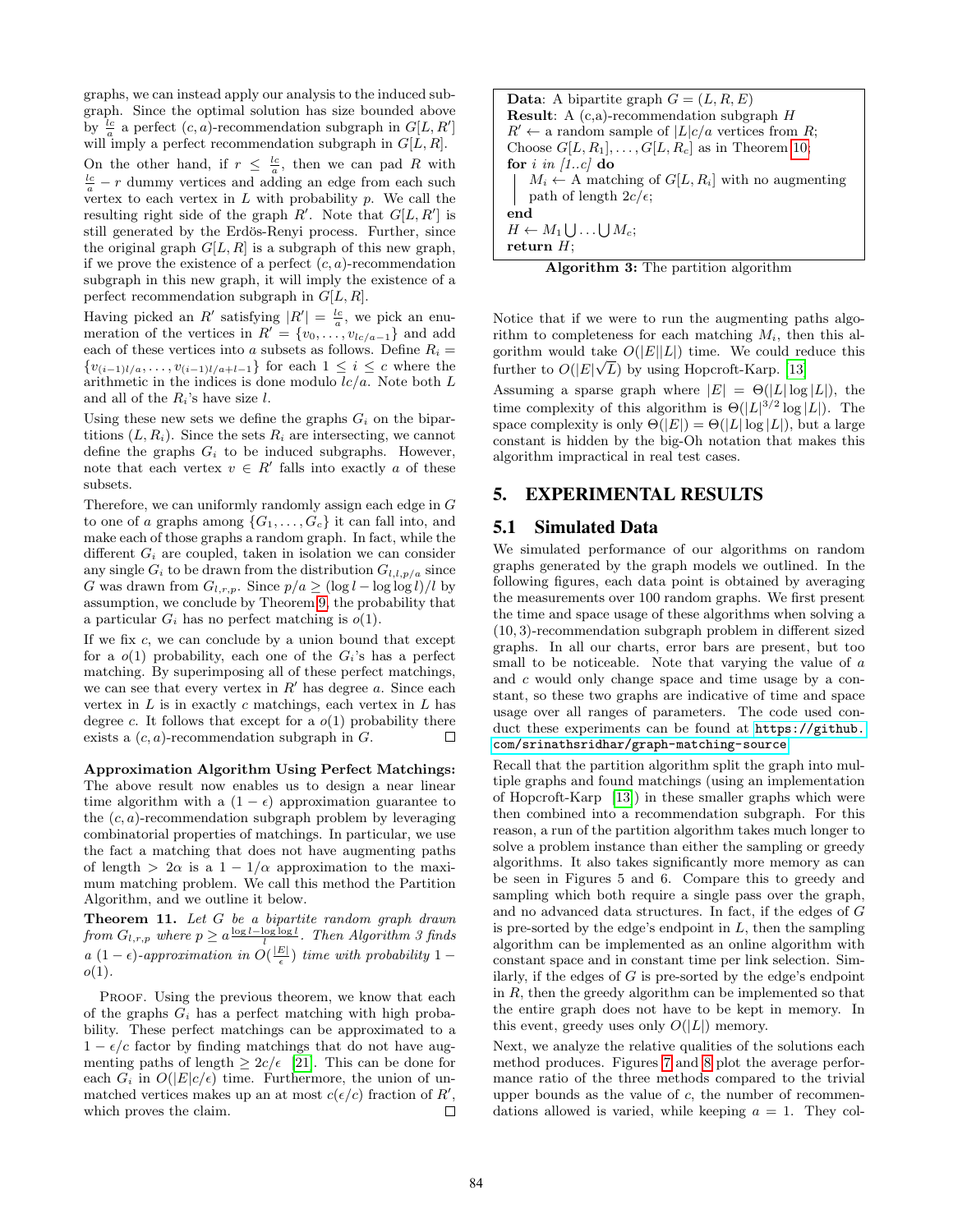

Figure 5: Time needed to solve a (10,3)-recommendation problem in random graphs where  $|R|/|L| = 4$  (Notice the log-log scale.)



Figure 6: Space needed to solve a (10,3)-recommendation problem in random graphs where  $|R|/|L| = 4$  (Notice the log-log scale.)

lectively show that the lower bound we calculated for the expected performance of the sampling algorithm accurately captures its behavior when  $a = 1$ . Indeed, the inequality we used is an accurate approximation of the expectation, up to lower order terms, as is demonstrated in these simulated runs. The random sampling algorithm does well, both when c is low and high, but falters when  $ck = 1$ . The greedy algorithm outperforms the sampling algorithm in all cases, but its advantage vanishes as  $c$  gets larger. Note that the dip in the graphs when  $cl = ar$ , at  $c = 4$  in Figure [7](#page-8-0) and  $c = 2$ in Figure [8](#page-8-0) is expected and was previously demonstrated in Figure [2.](#page-4-1) The partition algorithm is immune to this drop that affects both the greedy and the sampling algorithms, but comes with the cost of higher time and space utilization. In contrast to the case when  $a = 1$ , the sampling algorithm performs worse when  $a > 1$  but performs increasingly better with  $c$  as demonstrated by Figures [9](#page-8-1) and [10.](#page-8-1) The greedy algorithm continues to produce solutions that are nearly optimal, regardless of the settings of  $c$  and  $a$ , even beating the partition algorithm with increasing values of a. Our simulations suggest that in most cases, one can simply use our sampling method for solving the  $(c, a)$ -recommendation subgraph problem. In cases where the sampling is not suitable as flagged by our analysis, we still find that the greedy performs adequately and is also simple to implement. These two algorithms thus confirm to our requirements we initially laid out for deployment in large-scale real systems in practice. To summarize, our synthetic experiments show the following strengths of each algorithm:

Sampling Algorithm: Sampling uses little to no memory and can be implemented as an online algorithm. If keeping

<span id="page-8-0"></span>

graph problem in graphs with  $|L| = 25k$ ,  $|R| = 100k$ ,  $d = 20$ 





<span id="page-8-1"></span>

subgraph problem in graphs with  $|L| = 50k$ ,  $|R| = 100k$ ,  $d = 20$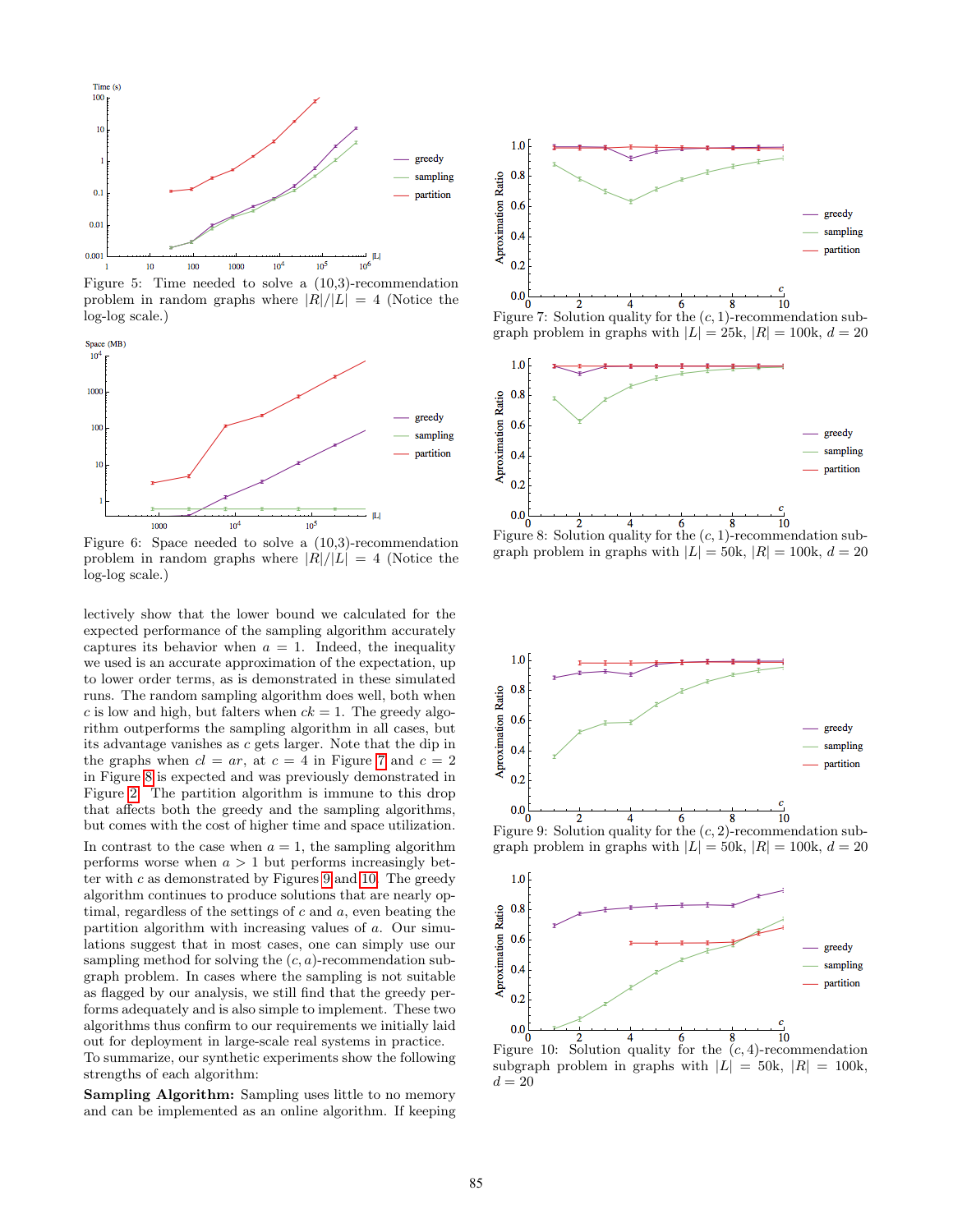the underlying graph in memory is an issue, then chances are this algorithm will do well while only needing a fraction of the resources the other two algorithms would need.

Partition Algorithm: This algorithm does well, but only when a is small. In particular, when  $a = 1$  or 2, partition seems to be the best algorithm, but the quality of the solutions degrade quickly after that point. However this performance comes at expense of significant runtime and space. Since greedy performs almost as well without requiring large amounts of space or time, partition is best suited for instances where a is low the quality of the solution is more important than anything else.

Greedy Algorithm: This algorithm is the all-round best performing algorithm we tested. It only requires a single pass over the data thus very quickly, and uses relatively little amounts of space enabling it run completely in memory for graphs with as many as tens of millions of edges. It is not as fast as sampling or accurate as partition when  $\alpha$  is small, but it has very good performance over all parameter ranges.

## 5.2 Real Data

We now present the results of running our algorithms on several real datasets. In the graphs that we use, each node corresponds to a single product in the catalog of a merchant and the edges connect similar products. For each product up to 50 most similar products were selected by a proprietary algorithm of BloomReach that uses text-based features such as keywords, color, brand, gender (where applicable) as well as user browsing patterns to determine the similarity between pairs of products. Such algorithms are commonly used in e-commerce websites such as Amazon, Overstock, eBay etc to display the most related products to the user when they are browsing a specific product.

Two of the client merchants of BloomReach presented here had moderate-sized relation graphs with about  $10^5$  vertices and 10<sup>6</sup> input edges (candidate recommendations); the remaining merchants  $(3, 4, 4, 5)$  have on the order of  $10<sup>6</sup>$ vertices and  $10^7$  input edges between them. We estimated an upper bound on the optimum solution by taking the minimum of  $|L|c/a$  and the number of vertices in R of degree at least a. Figures [11, 12](#page-9-0) and [13](#page-9-0) plot the average of the optimality percentage of the sampling, greedy and partition algorithms across all the merchants respectively. Note that we could only run the partition algorithm for the first two merchants due to memory constraints.

From these results, we can see that that greedy performs exceptionally well when c gets even moderately large. For the realistic value of  $c = 6$ , the greedy algorithm produced a solution that was 85% optimal for all the merchants we tested. For several of the merchants, its results were almost optimal starting from  $a = 2$ .

The partition method is also promising, especially when the a value that is targeted is low. Indeed, when  $a = 1$  or  $a = 2$ , its performance is comparable or better than greedy, though the difference is not as pronounced as it is in the simulations. However, for larger values of a the partition algorithm performs worse.

The sampling algorithm performs mostly well on real data, especially when  $c$  is large. It is typically worse than greedy, but unlike the partition algorithm, its performance improves dramatically as c becomes larger, and its performance does

<span id="page-9-0"></span>

Figure 11: Solution quality for the  $(c, 1)$ -recommendation subgraph problem in retailer data



Figure 12: Solution quality for the  $(c, 2)$ -recommendation subgraph problem in retailer data



Figure 13: Solution quality for the  $(c, 3)$ -recommendation subgraph problem in retailer data

not worsen as quickly when a gets larger. Therefore, for large c sampling becomes a viable alternative to greedy mainly in cases where the linear memory cost of the greedy algorithm is too prohibitive.

## 6. SUMMARY AND FUTURE WORK

We have presented a new class of structural recommendation problems cast as computationally hard subgraph selection problems, and analyzed three algorithmic strategies to solve these problems. The sampling method is most efficient, the greedy approach trades off computational cost with quality, and the partition method is effective for smaller problem sizes. We have proved effective theoretical bounds on the quality of these methods, and also substantiated them with experimental validation both from simulated data and real data from retail web sites. Our findings have been very useful in the deployment of effective structural recommendations in web relevance engines that drive many of the leading websites of popular retailers.

We believe that our work lends itself to promising future work in two directions. The first is that through a better